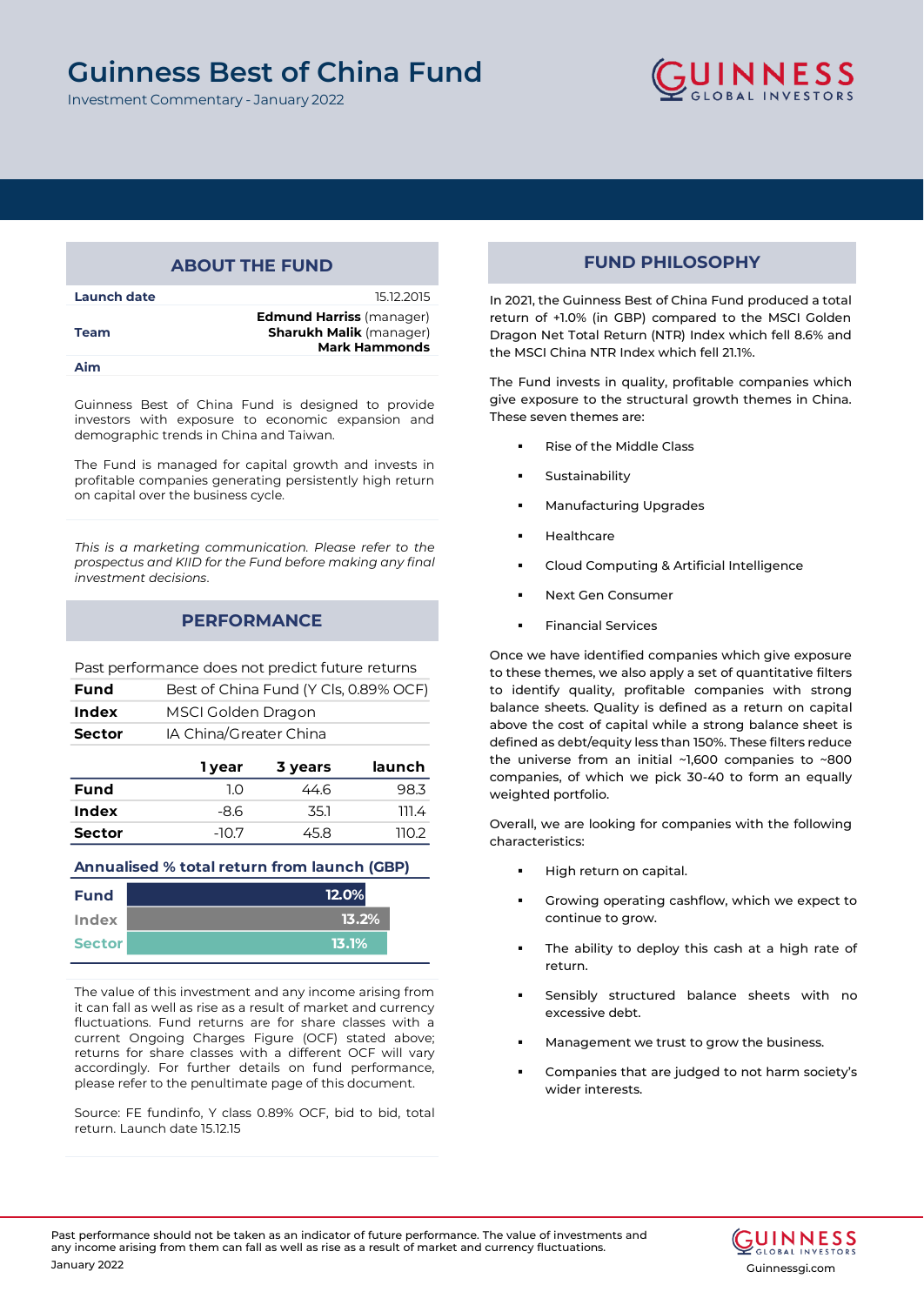The Fund has a valuation discipline to ensure that we do not overpay for future growth. When assessing the valuation of companies on a discounted cash flow basis, we adjust the discount rate where necessary to reflect the potential for higher global interest rates.

The Fund is run on an equally weighted basis, meaning it has high conviction in 30-40 stocks. This results in a high active share of 86% relative to the MSCI China Index.

## **FUND AND MARKET REVIEW**



## 2021 Returns by Month (USD)

### The Rally

The year started off strongly for China, with the large-cap tech stocks driving a rally which lasted until mid-February. A bullish mood partly explained this rally, with newly launched funds breaking fundraising records. At the time we did note that certain parts of the market were looking expensive and there was a risk of a derating if expectations were not met. In particular, discount rates in Hong Kong reached their lowest level in 10 years and so we made a point of using higher discount rates when valuing companies, to reflect the risk of rising global interest rates.

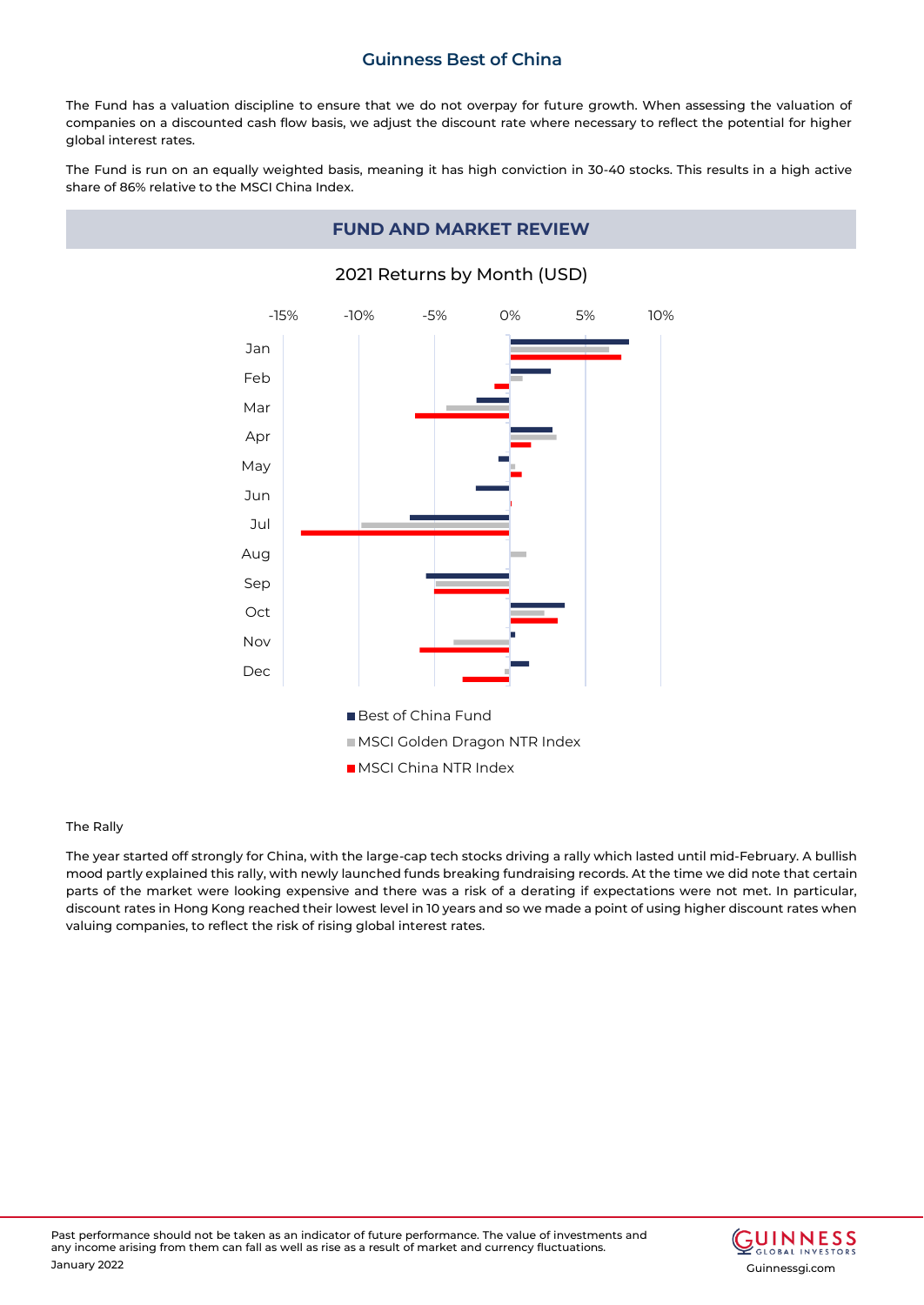

(Data from 31/12/20 to 28/02/21, returns in USD, Y class)

Chinese markets peaked in February and in this rally, the Fund rose 21.9% while the MSCI China NTR Index rose 19.6%. We think it is also meaningful to split China's performance into Growth and Value – the MSCI China Growth Index rose 23.8% while the MSCI China Value Index rose by 15.0%. Therefore the Fund broadly kept up with the Growth Index. Sources of the Fund's outperformance, relative to the MSCI China Index (unless otherwise stated), were:

- Information Technology despite the drag from the overweight to the sector, positive stock selection led by Novatek, TSMC, Xinyi Solar and Lead Intelligent.
- Industrials despite the drag from overweight to the sector, positive stock selection led by Sany Heavy, China Lesso and Nari Technology.
- Healthcare stock selection led by China Medical System.
- Materials stock selection led by Yuhong.

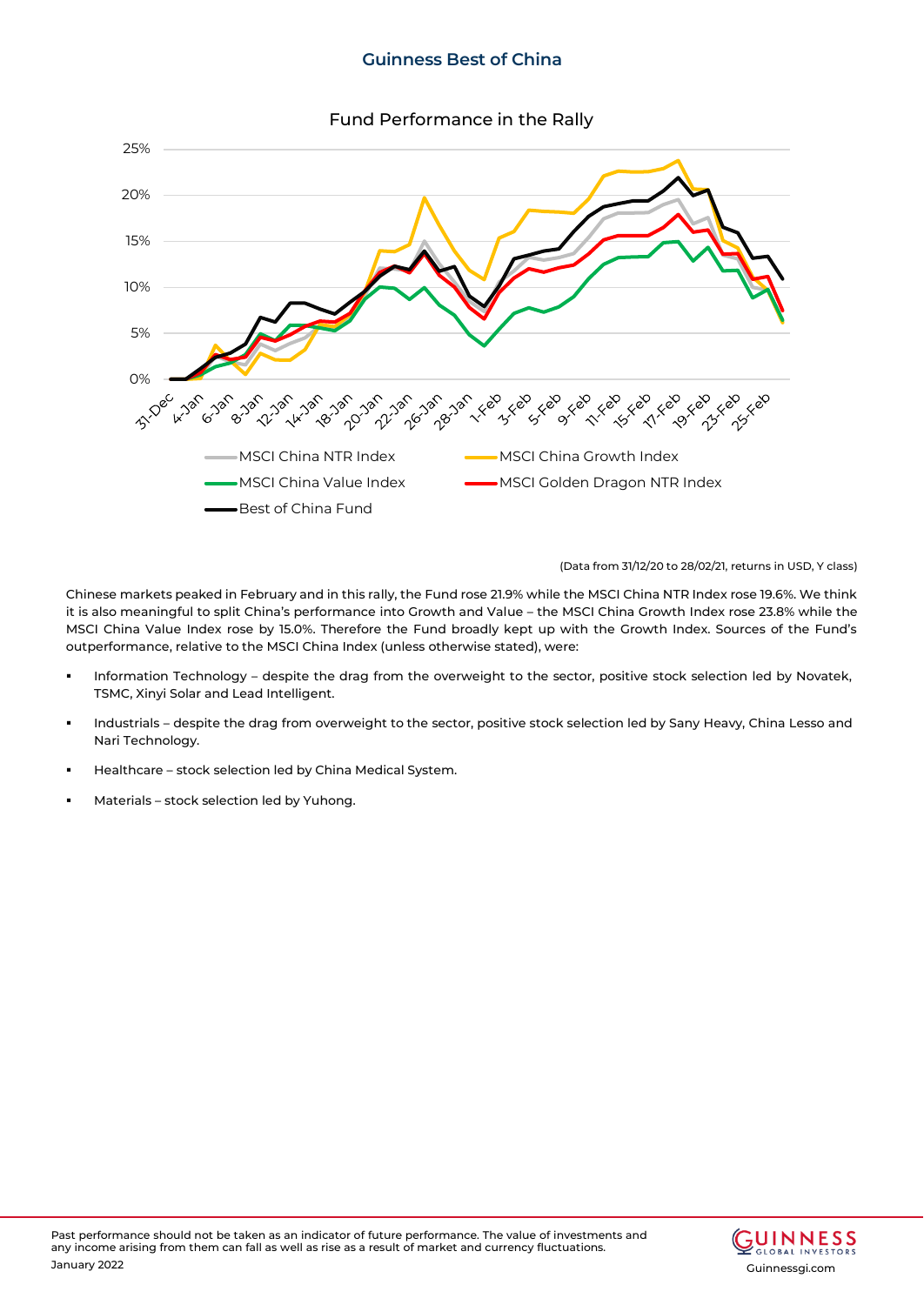

Fund Performance in the Sell-Off



(Data from 28/02/21 to 31/12/21, returns in USD, Y class)

But following the peak, Chinese markets were weak for the rest of the year for multiple reasons. In February concerns over the potential for higher global interest rates, in response to higher inflation, led to a global sell-off. High growth stocks, whose valuations were boosted by 12 months of very low discount rates, were particularly weak. Additionally in China the central bank indicated monetary policy was unlikely to be loosened further, compounding the initial effect. In March, the Fund fell 2.5% and the MSCI China NTR Index fell 6.3%. Sources of outperformance were:

- Healthcare stock selection led by China Medical System and CSPC Pharmaceutical.
- Underweight in the large-cap tech stocks underweight in Meituan and Pinduoduo (both not held) and in Alibaba and Tencent (both held).
- Information Technology stock selection led by Novatek and Catcher.

Over the spring and summer, we saw increased government regulation affecting various industries. We think the government introduced new rules for several reasons, with the aims of:

- Improving poor corporate behaviour in industries where there had previously been relatively less regulation.
- Reducing social inequality, which links in with the government's focus on common prosperity.
- Protecting data security, which is linked to the structure that Chinese companies use to list overseas.

Chinese markets were most affected by regulations in July, with the MSCI China NTR Index falling 13.8% and the Fund falling 6.7%. Sources of outperformance were:

- Underweight in the large tech stocks Tencent and Alibaba (both held) and Meituan, Pinduoduo and Nio (none were held).
- Information Technology overweight to the sector along with strong performance from Lead Intelligent. Its share price was boosted by a rally in electric vehicle supply chain names, as well as on news that its major customer CATL extended its agreement to supply batteries to Tesla.
- Industrials strong performance from Nari Technology. Its share price was boosted by news that the cap for electricity prices during peak hours was to be increased. This should theoretically boost revenues for the grid, which should lead to higher procurement budgets, increasing Nari's potential sales.

Towards the end of the summer, new headwinds appeared, including:

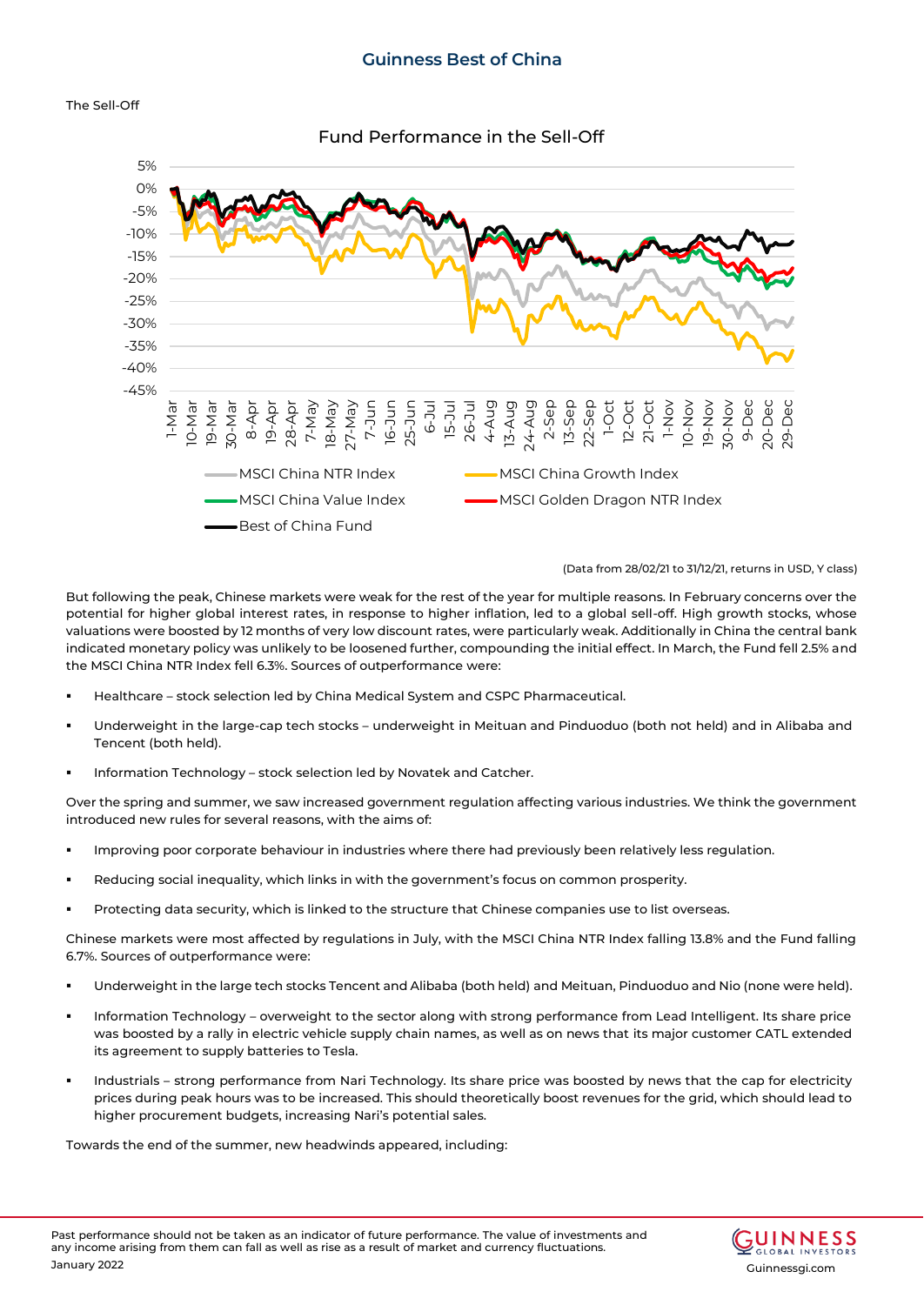- Evergrande was unable to borrow more to pay off its liabilities, meaning it could not repay a bond due in September. This led to concerns over potential contagion in the property market, as well as in the wider economy.
- Unexpected power cuts led to weaker economic activity in September. We think these cuts were due to inefficiencies in Chinese power markets, meaning power plants were reluctant to produce in light of higher cost prices.
- Economic growth was slowing down, as the government wound down monetary stimulus.

Chinese markets were broadly flat between August and October, but fell in November, driven by further weakness in the largecap tech stocks. Tencent was asked by regulators to temporarily pause releasing new apps and to stop updating existing apps. This was because the company was found to violate data protection rules on four occasions in the past. Alibaba reported weaker results than expected, which reflected the headwinds the business was facing. Though revenues grew 29% year-onyear in the third quarter, the core business, the customer management segment, only grew sales by 3%. The company is investing to generate growth in other parts of the business, but margins are likely to suffer.

In November, the Fund fell 0.2% while the MSCI China NTR Index fell 6.0%. Sources of outperformance were:

- Underweight in the large tech stocks Alibaba (held), Meituan (not held) and Tencent (held).
- Information Technology stock selection led by Elite Material, H&T Intelligent, Venustech and Novatek. Small contribution from the overweight to the sector.

In December, the Fund rose 1.6% while the MSCI China NTR Index fell 3.2%. Sources of outperformance were:

- Consumer Discretionary stock selection led by Suofeiya, Haier Smart Home and underweight in Alibaba (held), Nio and Meituan (both not held). Small contribution from the underweight in the sector.
- Healthcare stock selection led by underweight in Wuxi Biologics (not held) and CSPC Pharmaceutical.
- Consumer Staples stock selection led by Fuling Zhacai and Yili. Small contribution from the overweight in sector.
- Information Technology stock selection led by Novatek. Small contribution from the overweight in sector.

#### The Fund's Performance During the Whole Sell-off

Looking at the performance of Chinese markets more broadly in the sell-off from February onwards, the MSCI China NTR Index fell 34.5%. It is clear the faster growing and more expensive names were weakest, while value names did relatively better. From the peak of markets to the end of the year, the MSCI China Growth Index fell 42.8% while the MSCI China Value Index fell 24.2%. In comparison, the Fund fell 17.9%, outperforming each of these three indexes. Sources of outperformance relative to the MSCI China NTR Index were:

- The equally weighted nature of the portfolio meant the fund was underweight in the large-cap tech stocks which were weak in the sell-off. Therefore the Fund did capture as much of the weakness in these stocks as the index. We estimate that of the Fund's 16.6% in outperformance in the sell-off, 5.5% can be attributed to its underweight in Alibaba and 4.2% to its underweight in Tencent.
- The Fund's focus on quality meant it was not invested in popular but low-quality stocks. The Fund benefited from not holding lower quality names such as Meituan, Pinduoduo and Nio in the Consumer Discretionary sector; and Wuxi Biologics, Alibaba Health, Zai Lab and Innovent Biologics in the Health Care sector.
- Information Technology positive stock selection from Elite Material, Lead Intelligent, H&T Intelligent and Novatek.
- Real Estate positive stock selection from China Overseas Land, which had a positive return in the sell-off despite the fallout from Evergrande. Its strong balance sheet meant it was not restricted by the three red lines policy.

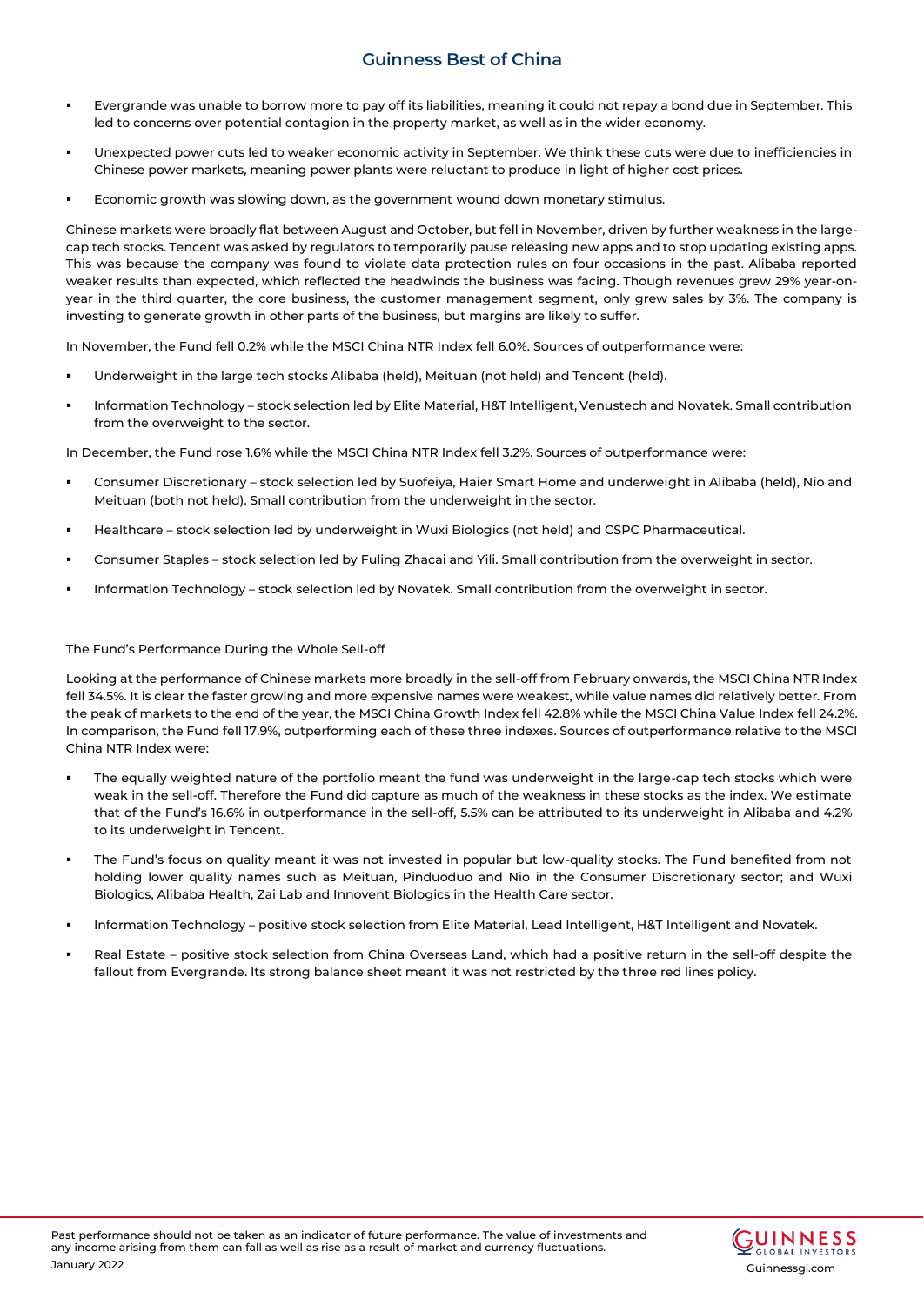

(Data from 28/02/21 to 31/12/21, returns in USD, Y class)

We are pleased with the Fund's performance since its repositioning on 30/06/20, where we focused on giving quality exposure to the structural growth themes in China. In the 18 months since the repositioning, the Fund has risen 27.9% while the MSCI China Index has fallen 2.1%, the MSCI China Growth Index has fallen 10.0% and the MSCI China Value Index has risen 6.9%. The Fund has been able to offer exposure to the growth in China, but has not given back anywhere near as much as the broader market or the growth index during the sell-off.



Fund Performance Since the Repositioning

(Data from 30/06/20 to 31/12/20, returns in USD)

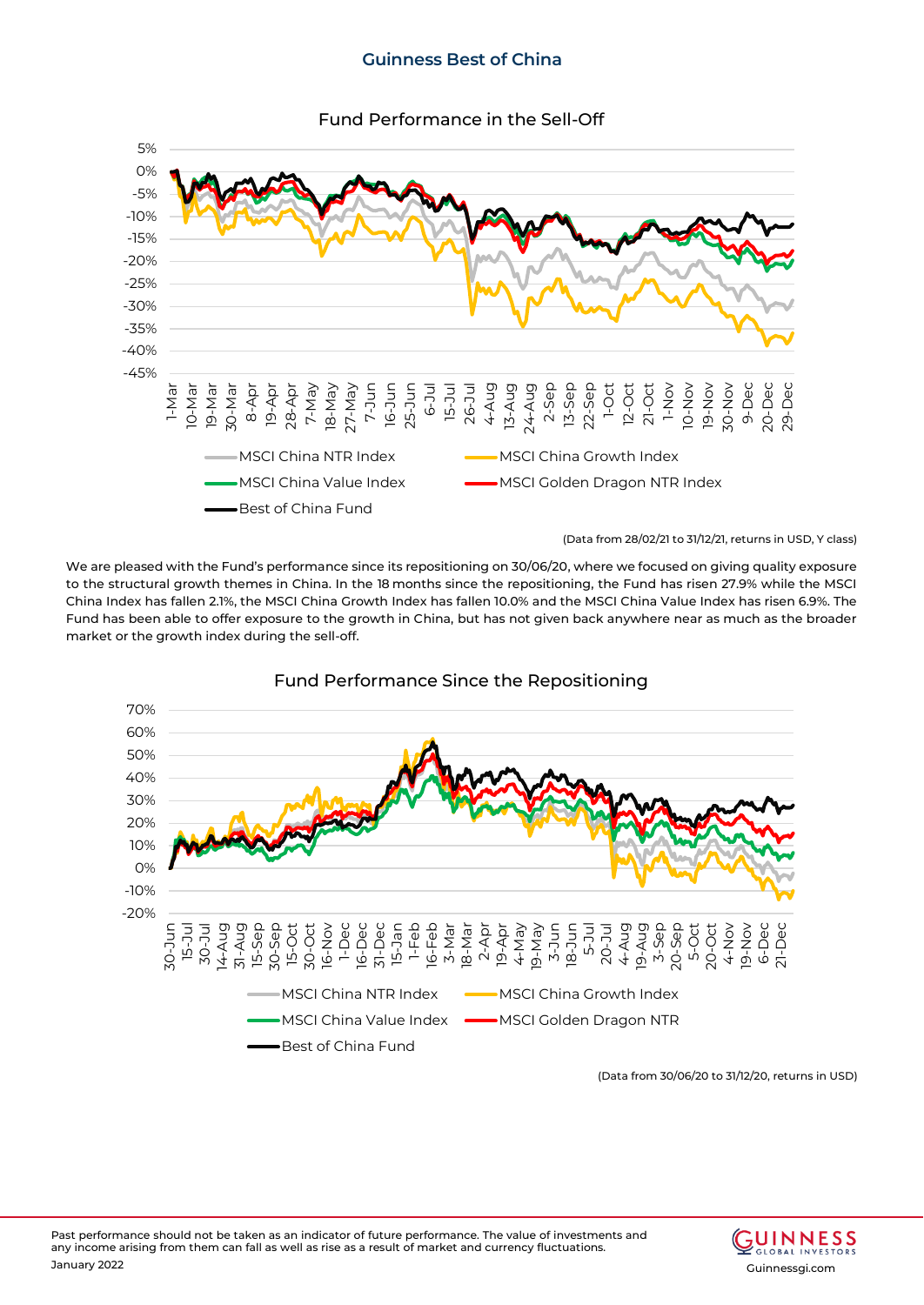# **STOCK PERFORMANCE**



## Individual stock performance in 2021 (total return USD)

\* sold, \*\* buy

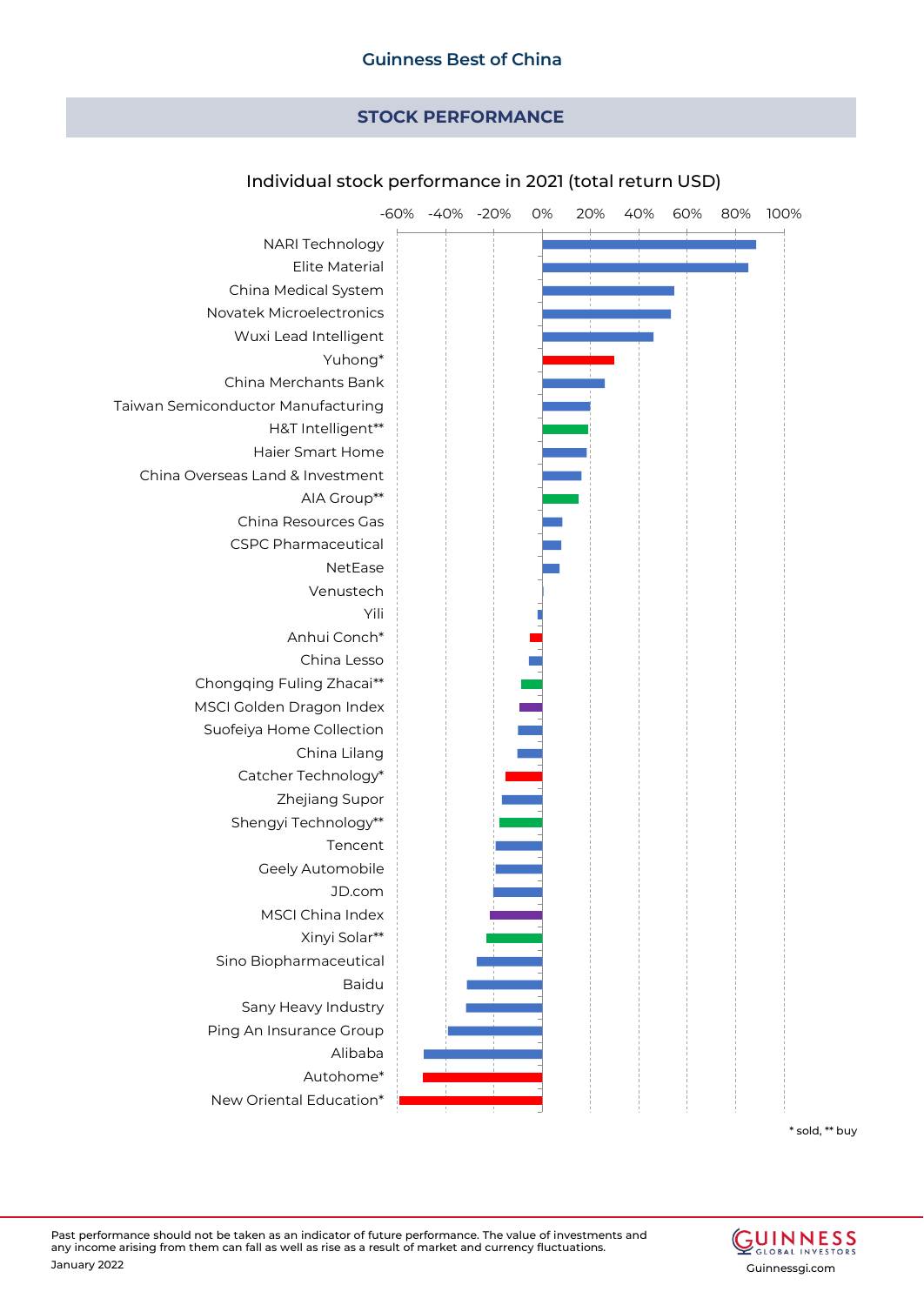#### Leaders

Nari Technology benefited from a rerating during the year. The company makes software and hardware for the electricity grid, focusing on dispatching and distribution solutions. Nari is an indirect beneficiary of China's buildout of renewable energy, which requires investment in the state grid network to link the sources of renewable energy to where electricity is demanded. Part of this effort also involves the construction of Ultra High Voltage (UHV) lines to transport electricity at long distances with minimal energy loss, where Nari also has exposure to.

Elite Material makes copper clad laminates (CLLs) which are the base material for printed circuit boards (PCBs). The company specialises in higher-end environmentally friendly halogen free laminates. Elite offers exposure to rising demand for its CCLs from 5G smartphones and cloud services. Especially in 5G smartphones, the density of the PCBs is greater, leading to higher demand for Elite's CCLs. In addition to these structural growth drivers, the company is gaining market share in the server market. Despite rising input prices, the company has managed to increase its margins, signifying its pricing power.

China Medical System was by far the strongest stock in the portfolio in the first half of the year, rising 139% in USD. The stock then gave back much of its gains, but still ended the year as one of the strongest performing stocks in the portfolio. The company was historically a contract sales organisation that sold drugs on behalf of foreign companies in China. Its focus was on generics, an area in which the government has initiated significant price cuts to lower overall healthcare costs. As a business dealing exclusively in generics, CMS's share price sold off sharply in 2019 and was weak in 2020. We felt the share price during this period was implying the worst-case scenario so continued to add to the position as part of the Fund's rebalancing process. Over time, CMS has delivered. Price cuts for its generic products have been well below average due to the relatively lower level of competition. The business has signed deals to build its innovative pipeline, where pricing power is much higher compared to generics. In the first half of 2021, revenue grew 24% and net income grew 27%.

Novatek makes display drivers used in TVs and smartphones. Given the ongoing chip shortage, Novatek's margins have increased significantly and the company has been able to pass on rising costs. The company's System on Chip (SoC) product, which combines multiple functions onto one chip, also continues to grow well.

Lead Intelligent makes equipment used to manufacture batteries for electric vehicles. It is well known for its winding equipment, which packs cells together, but also has a good offering in the early stage of the battery manufacturing process where electrodes are made. CATL, one of the largest battery manufacturers in the world, is now Lead's second largest shareholder. CATL has guaranteed the company at least 50% share in its main battery cell equipment orders between 2021 and 2023, so Lead Intelligent should derive good earnings growth from this deal. The business also has exposure to other customers, such as Northvolt in Europe. We think the demand for electric vehicles is very likely to continue to grow, which requires battery plants to be built, leading to rapid growth in Lead Intelligent's business.

### Laggards

New Oriental Education was sold in June after it became much likelier that the government would ban weekend and holiday tuition. This fear became a reality as after we sold the stock, the government banned for-profit firms from operating in the after-school tuition industry. Though we did sell well below the stock's peak, we still made a ~50% return on the stock over the total holding period. Furthermore, we avoided making a loss on the investment, as after the government announced its restrictions in the month after we sold the stock, New Oriental's share price fell a further 70% in two days.

We sold Autohome due to its lack of earnings growth. The company operates China's largest online platform for buying and selling cars. However, the ongoing chip shortage has affected car sales which is out of the company's control. Increasing competition from well-funded businesses is another headwind that Autohome is facing. The market is not expecting earnings to reach 2020's level until 2024 and we do not have a strong view as to why the market is wrong.

Alibaba had a tough year, with increased government restrictions and a slowing core business. In November 2020, Alibaba's founder, Jack Ma, gave a speech criticising various aspects of China's financial system. While criticism is allowed in China, one has to be very careful about the way in which it is done. Jack Ma's method was public and direct, which was not well received by the government. Soon after, Ant Group, which is owned by Alibaba, saw its public listing suspended. This marked the beginning of the government's antitrust efforts targeting the tech sector. Additionally, the core e-commerce business is slowing down and Alibaba is investing to try to generate new growth drivers, which will depress margins in the short-term. The business was trading at high valuations at the beginning of the year, implying growth rates which the business has not been able to achieve, explaining the sharp derating in 2021. As previously discussed, the Fund's equally weighted nature means Alibaba has a neutral weight of ~3.3% in the Fund. In Feb-21, Alibaba was the second largest stock in the MSCI China Index with a 14.1% weight. Therefore given the sell-off in the stock, the Fund has benefited significantly from its underweight in the stock. We continue to hold the stock because Alibaba gives good, high return on capital exposure to e-commerce which we expect to continue to grow over time. We limit the stock specific risk to the company through the equally weighted nature of the portfolio, which helped in 2021.

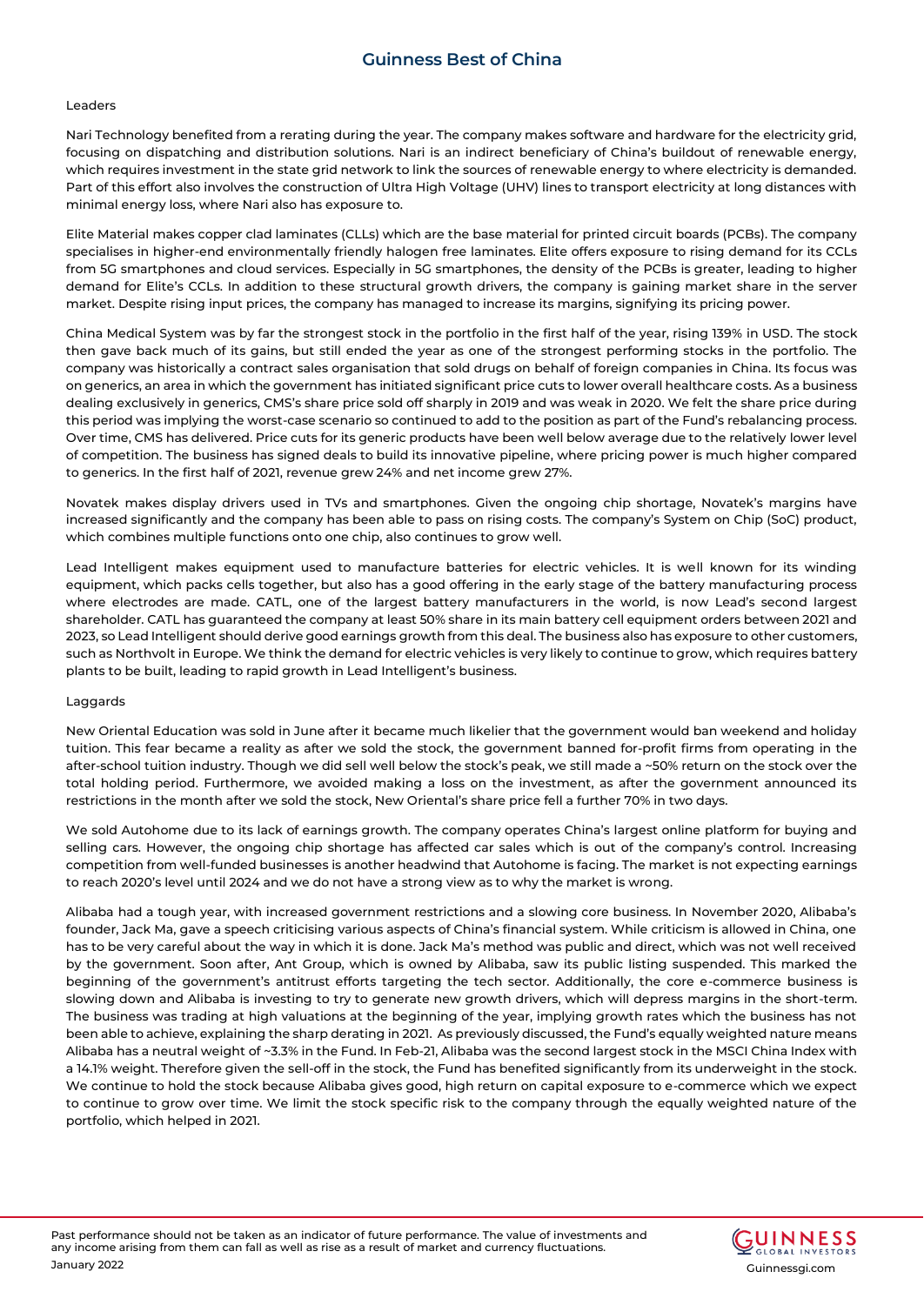Chinese insurers have had a tough year, and Ping An is no exception. Consumer demand has been sluggish in a weaker macro environment and so demand for more expensive insurance protection products has been weak. Customers have instead shifted towards savings products but these are lower margin for Ping An. In response to the weak market, insurers have been letting go of part-time agents and are replacing them with fewer, but more qualified and productive full-time agents. Additionally, the market has been worried about Ping An's exposure to property. Ping An invested in the property developer China Fortune Land Development, which defaulted on its debt in March, and so Ping An took an impairment of RMB 36bn. We think the share price probably reflects the issues we have outlined and that the business is trying to increase productivity in the current environment.

We think Sany Heavy Industry is one of the best construction equipment manufacturers in China. It has more than 50% market share of the domestic concrete machinery market and is the largest domestic manufacturer of excavators. Clearly with the fallout from Evergrande and the resulting weak property market, Sany's domestic prospects have shrunk. However, Sany is doing well in the export market and is now the leading excavator firm in 15 countries, with especially good performance in Asia. We think this export business can help dampen the impact from the weak domestic market. We also like the company's efforts in the Industrial Internet of Things (IoT), which are driving meaningful and measurable improvements in efficiency and cost savings. We expect some support from the government towards the property sector, which should help the broader construction industry.

# **PORTFOLIO CHANGES**



We show the changes we have made over the past two years. In Jun-20, the Fund was repositioned to invest in quality, profitable companies giving exposure to the structural growth themes in China. Therefore 2020 was a busy year with high turnover. 2021 saw five switches which we discuss below.

Sells

Conch Cement was sold as it was difficult to argue, with confidence, that earnings will meaningfully increase in the medium term. The long-term growth driver for the cement industry is ultimately driven by real estate and infrastructure and at least in the case of infrastructure, there are better names available. Conch Cement is a consolidator but is ultimately a price taker in the cement industry, and so has limited pricing power.

We sold Yuhong, a manufacturer of waterproofing materials used in the construction industry. We believe the share price did not fully reflect the company's exposure to Evergrande, and therefore took profit on the stock. We still like the company and it remains on our watchlist as Yuhong's balance sheet is strong enough to weather a weaker year. At the time of the sale, there were more attractive ideas on the watchlist.

Catcher Technology makes metal casings which is a competitive industry. Catcher sold its iPhone casings business last year and now is mostly exposed to computers and set-top boxes. The business's return on capital has dipped significantly and it will take years to find the required growth drivers to move it forward. We reinvested the proceeds of Catcher into the existing ideas in the Fund.

New Oriental Education and Autohome were also sold – please see the Laggards section above for details.

### Buys

We bought Xinyi Solar, which is the world's largest manufacturer of solar glass and so through its economies of scale, benefits as the low-cost producer in the industry. However its competitive advantage is not solely a function of its scale. The quality of Xinyi's glass is high relative to its peers so the company is well trusted by its clients. This is very important given the rising popularity of bifacial panels which need thinner and so more durable glass. Tighter emissions standards also raise the cost of production, as well as the barriers to entry, protecting incumbents such as Xinyi. Policymakers in all major regions around the world are aiming to significantly increase investment into renewable energy sources which should bode well for Xinyi.

Fuling Zhacai is a condiment company focused on the production of zhacai and paocai. Zhacai is made using mustard roots and is commonly eaten with rice and buns. Fuling Zhacai has a long history of manufacturing zhacai and has a market share

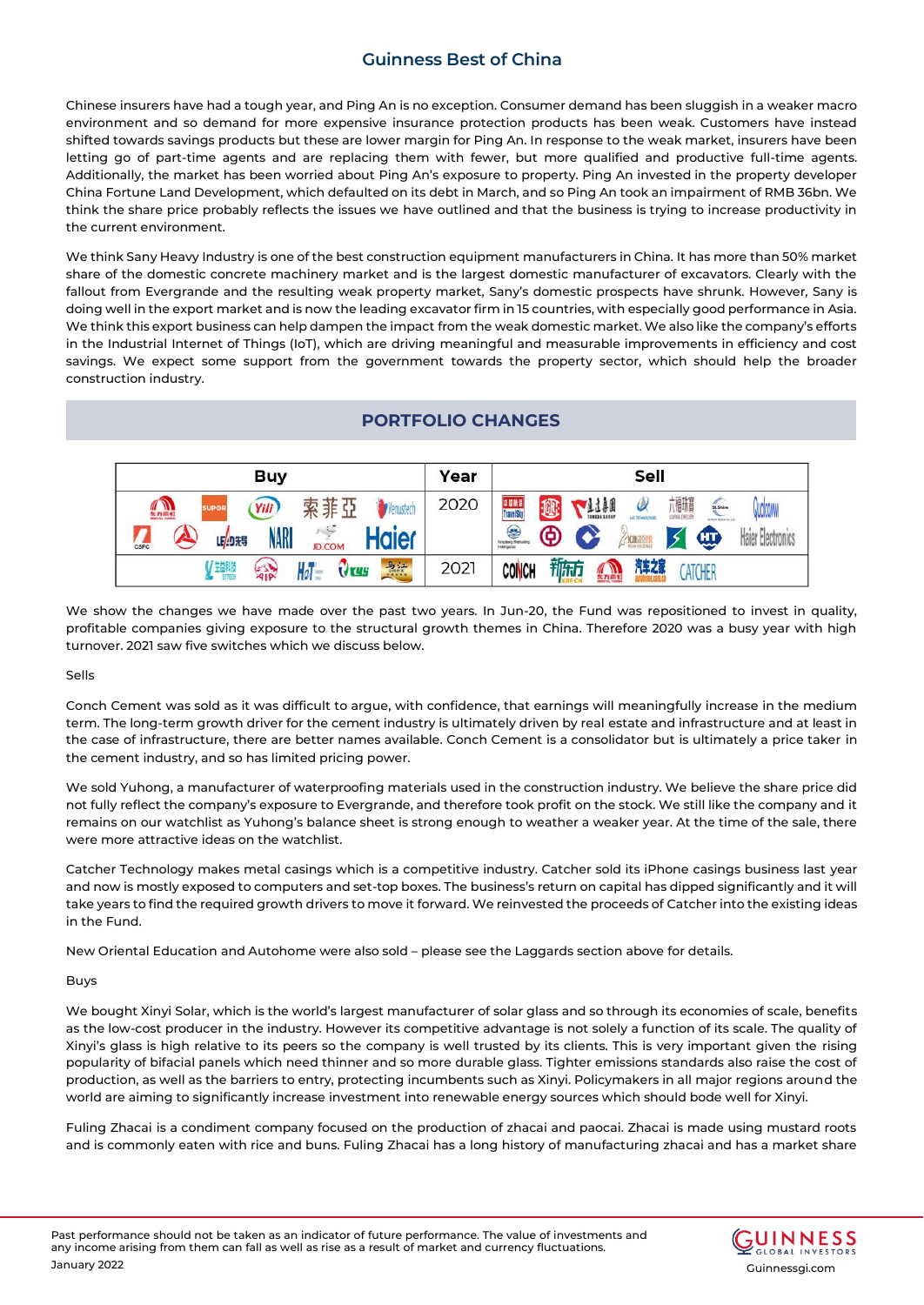of 36%. 28% of sales are from the South where the company is based but there is a fairly even split between the other major regions of China. Fuling Zhacai has been able to pass on cost increases to its customers which is a strong indicator of its pricing power, allowing the company to earn a high return on capital over time.

AIA gives the Fund exposure to the rising demand for premium life and health insurance. It is headquartered in Hong Kong and derives more than 50% of its revenue from the China region. AIA also has exposure to Southeast Asia, namely Thailand, Malaysia and Singapore. However, much of the future earnings growth is likely to come from mainland China. AIA is targeting the rising middle class in the country and we believe there is a lot of room for the company to grow from a relatively low base. AIA targets the premium end of the market, using its highly trained workforce which is viewed as giving some of the best service in the industry. This is backed up by AIA's very low turnover rate amongst its staff, relative to its competitors.

Shengyi Technology makes copper clad laminates (CCLs), which are the main base material for printed circuit boards (PCBs). It benefits from multiple trends which point to greater demand for CCLs and PCBs: growing popularity of 5G compatible devices, growing demand for servers and cloud services as well as localisation towards Chinese suppliers in the Chinese market. Shengyi is quickly moving up the value chain, supporting a gradual rise in margins over time.

We bought H&T Intelligent which makes controllers used in applications such as household appliances and power tools. H&T's controllers are used in well-known brands such as Whirlpool, Siemens and Bosch. The company is well placed to take advantage of growing demand for the Internet of Things (IoT), which naturally complements the existing business. H&T is also aiming to expand into the automobile market where electronic control units, which are not too dissimilar from controllers, are becoming increasingly used.

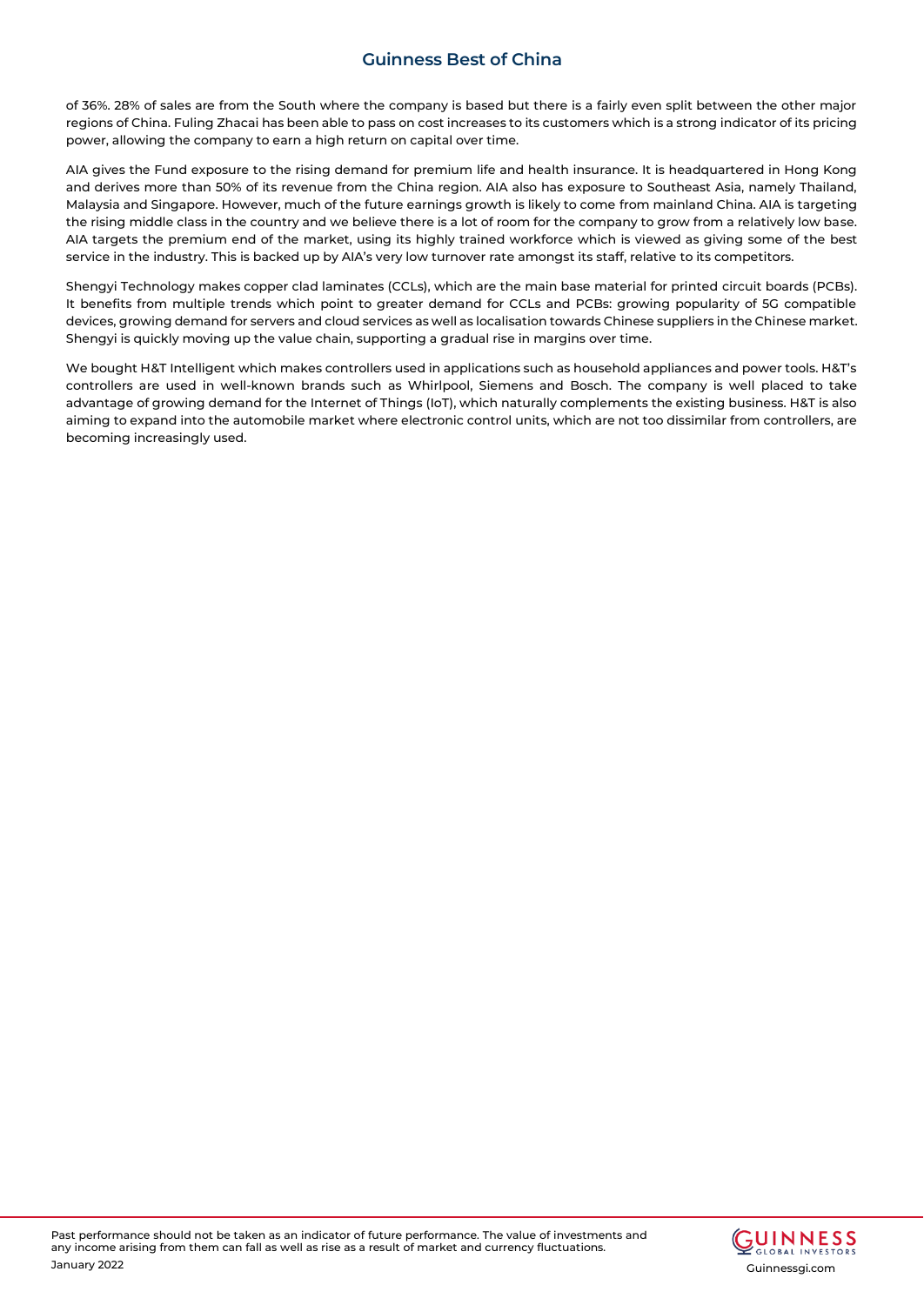### **PORTFOLIO POSITIONING**

By theme, the Fund's largest exposures are to the Rise of the Middle Class, followed by Manufacturing Upgrades and the Next Gen Consumer. Important subthemes include Pharmaceuticals, Home Improvements, Consumer Finance and Urbanisation.



### (As of 31/12/21)

On a sector basis, the Fund's largest exposures are to Information Technology (IT), Consumer Discretionary and Communication Services. Relative to the MSCI Golden Dragon Index, the Fund is overweight in Health Care and Consumer Discretionary and underweight in Financials. On the surface, the Fund's IT weight is high but within this group of companies there are completely different businesses whose operations are unrelated. Based on the classifications below, we believe our IT holdings are well diversified.

- Cybersecurity Venustech, one of China's largest providers of cybersecurity services.
- Electric vehicle (EV) equipment Lead Intelligent, supplier of equipment used to build out EV plants.
- Solar power Xinyi Solar, world's largest supplier of glass used in solar panels.
- Semiconductors TSMC (foundry) and Novatek (display and touch drivers).
- Copper clad laminates (CCLs) Elite Material and Shengyi Technology, exposure to smartphones and servers.
- Controllers and IoT H&T Intelligent, exposure to household appliances and power tools.

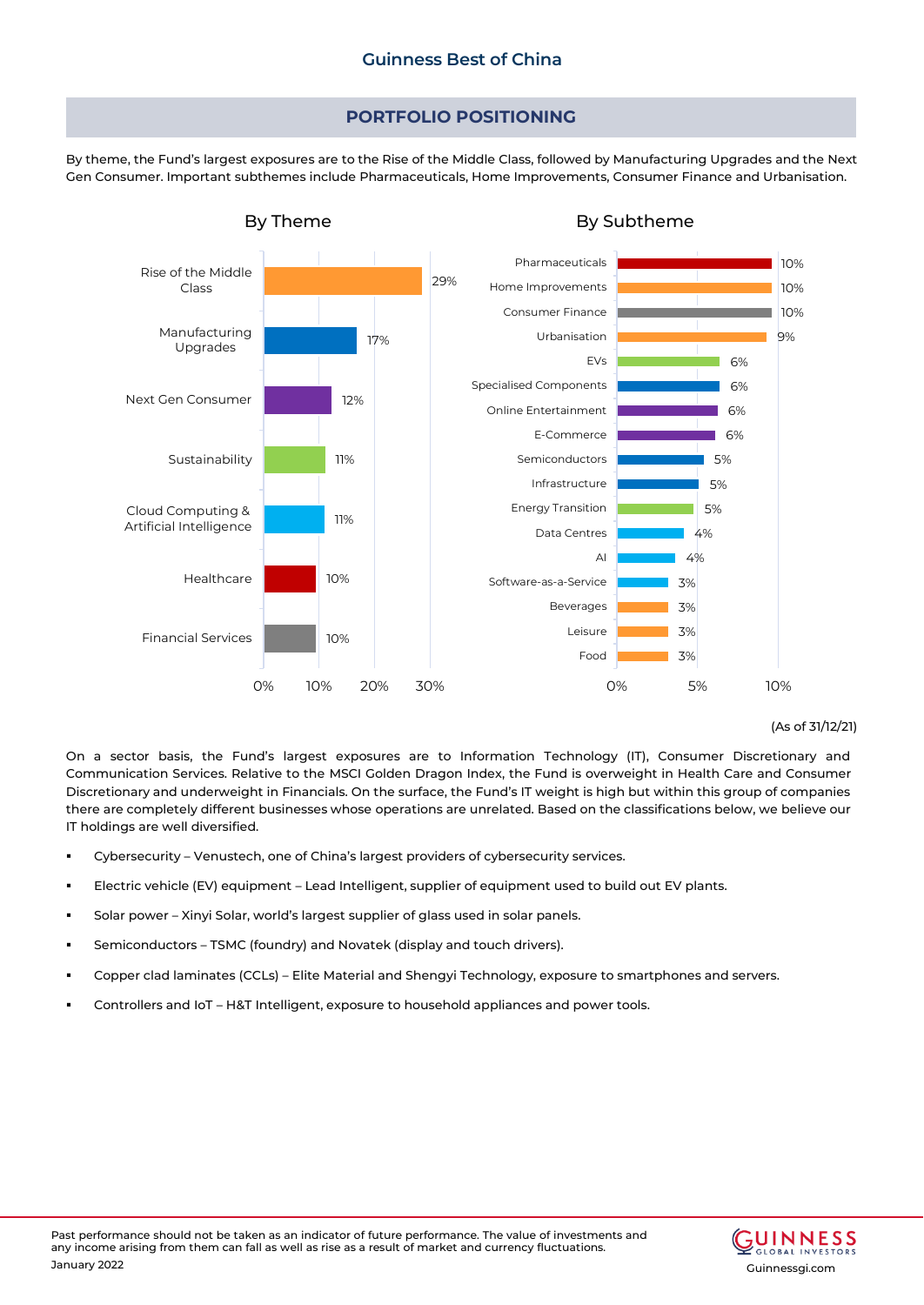

#### (As of 31/12/21)

On a listing basis, the Fund has 46% exposure to stocks listed in Hong Kong, 34% exposure to the A-share market and a small 10% allocation to Taiwan. We ultimately care about total shareholder return and so are giving ourselves the option of allocating to Taiwan. Occasionally, valuations in China can become very stretched and so for the companies which meet either of the next two criteria, having the option to invest at better valuations is attractive:

- (1) Taiwanese companies with significant exposure to China. We define this as more than 50% of sales from China or more than 50% of assets in China.
- (2) Taiwanese companies in the semiconductor chain. While there are semiconductor companies in China, often the quality or the price of the companies can be unattractive. Meanwhile in Taiwan there are many good quality growing businesses trading at more reasonable prices.

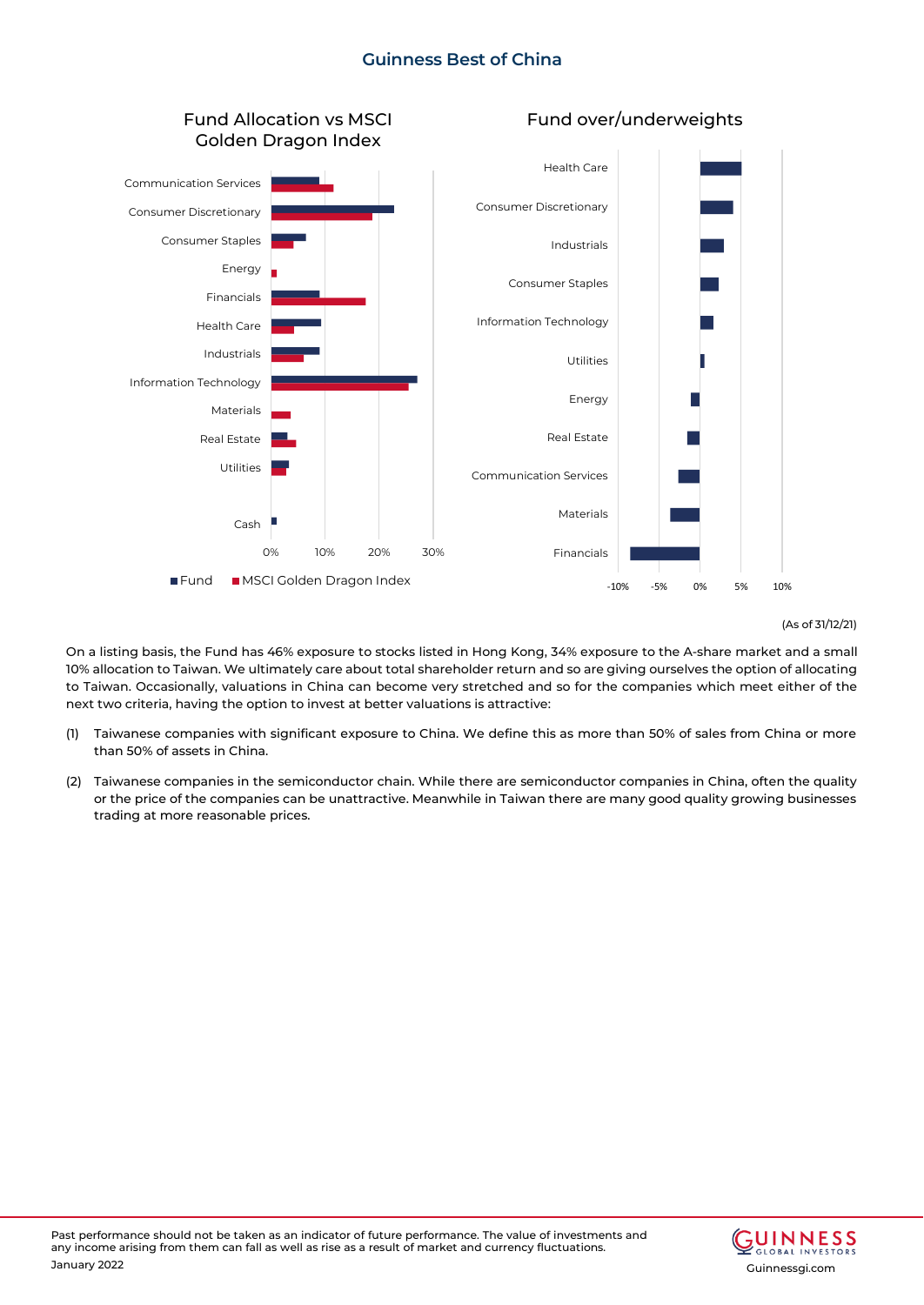

## **OUTLOOK**

Valuations for China have fallen significantly from their peak and are now at more reasonable levels. But to justify an investment in China, we argue lower valuations are not enough. Earnings growth is required to justify long-term returns and this is the component of shareholder return that we can attempt to control in the Fund.

The Fund is invested in quality, profitable companies which give exposure to the structural growth opportunities present in China. Our companies have in aggregate grown net income by 13% a year over the past 10 years i.e. they have shown they can translate the structural growth opportunities into consistent earnings growth. Our companies have done this while maintaining a high return on equity of 22%. To be clear, we are not interested in loss making, low return businesses which happen to be in boom areas.

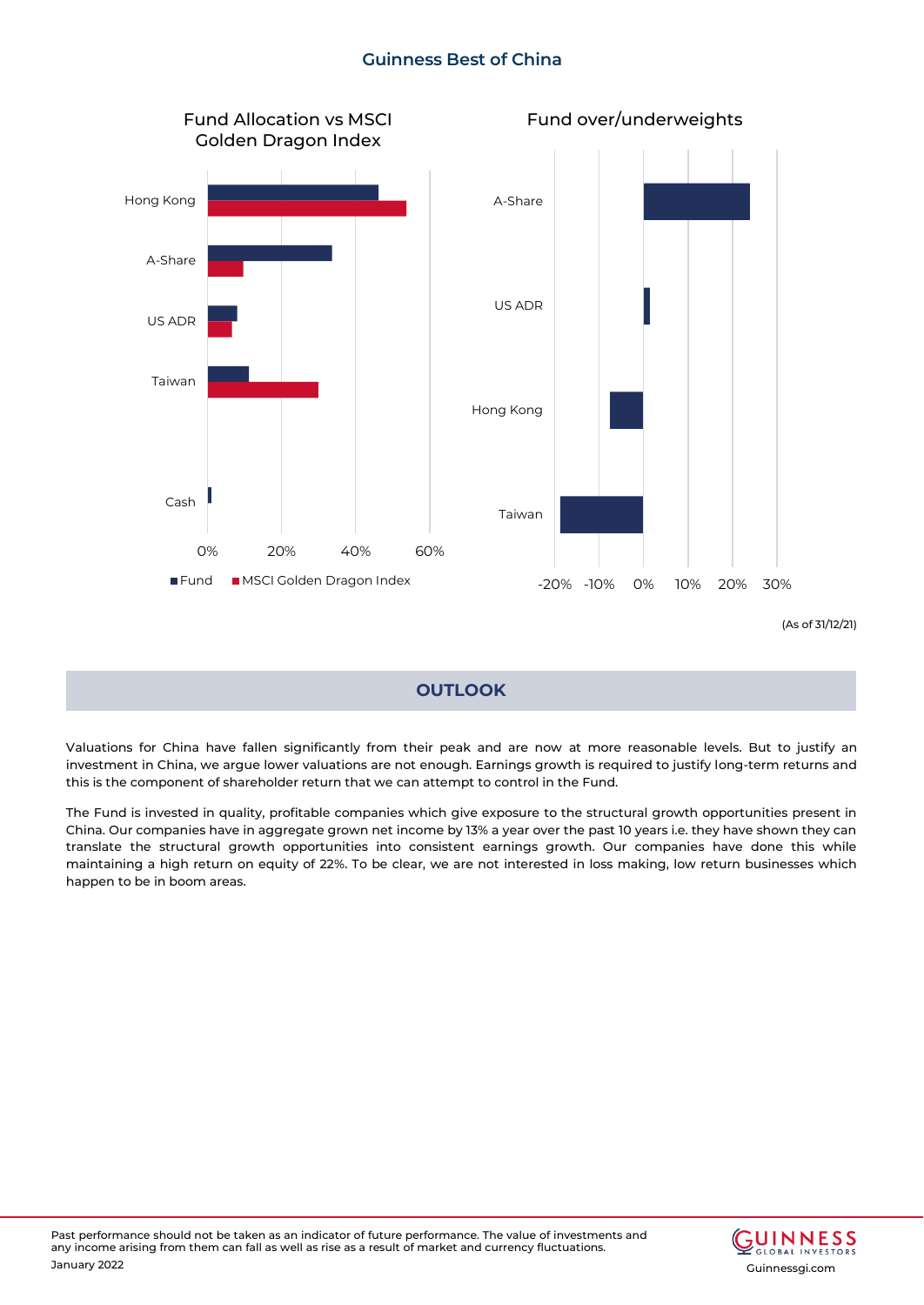MSCI China FY1 PER



(Data from 30/11/15 to 31/12/21)

As a base case, if our companies can continue to grow earnings by at least 13% a year, which is the rate they have done so over the past 10 years, we expect attractive upside, even if we are conservative and assume no valuation rerating. Even if forward looking price earnings valuations in China fall and bottom at 10x, we still see small upside for the Fund if earnings can grow at the long-term rate, which is not an aggressive assumption considering that the market is expecting an acceleration in earnings growth. Based on consensus earnings estimates, the market is expecting earnings for the Fund to grow by 17% a year between 2020 and 2022, which is higher than the long-term rate, as China and the global economy recover from COVID. So far we have assumed no valuation rerating - if investors eventually become more interested in China, which is not an unreasonable assumption, a valuation rerating is likely to add to the expected return.

What could lead to a rerating? In response to what is, by China's standards, a weak macroenvironment, we think the government is likely to loosen fiscal and monetary policy in 2022. We expect this to lead to an improvement in growth and sentiment towards China, potentially leading to a rerating. Stability was the core theme at the Central Economic Work Conference (CEWC), a key event which sets the economic agenda for 2022. For the first time, the CEWC mentioned weaker expectations as a challenge facing the economy, and also mentioned a fall in demand for the first time since 2015. The CEWC called for government bodies to introduce pro-growth fiscal and monetary support. We expect this support to include frontloaded infrastructure investments, green energy investments, tax cuts and targeted monetary loosening. We expect some support for the property market which remains weak, but at the same time we do not see broad based easing. The CEWC maintained the line that housing is for living, not for speculation, so we do not see the government aggressively easing monetary policy either.

For this reason, if we are right in assuming that more supportive government policies could improve the Chinese economy, we can see investors paying more attention to China at some point in 2022. The Fund is invested in good quality businesses which give exposure to the growth opportunities in China. Currently these companies are out of favour but this could change for the aforementioned reasons. We believe that at today's prices, it is a good entry point to invest in the Fund. The Fund is supported by strong historic earnings growth which we expect to continue, potentially boosted by a valuation rerating if China becomes a more popular investment destination.

Portfolio Managers

Edmund Harriss

Sharukh Malik

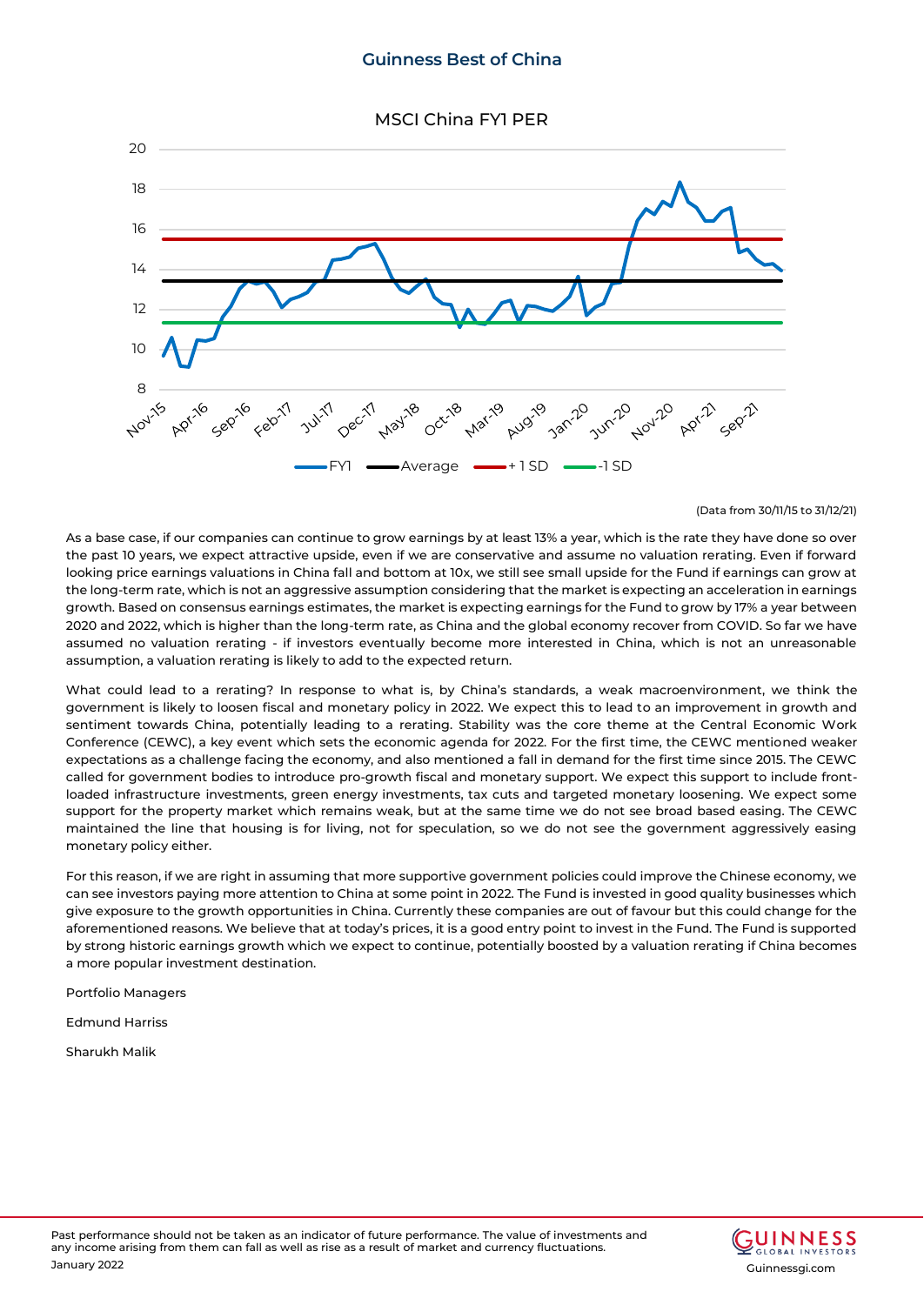| <b>PORTFOLIO</b>                                                                                                                                              |                                                      |                                                                                                                                |                                      |                              |                 |       |       |
|---------------------------------------------------------------------------------------------------------------------------------------------------------------|------------------------------------------------------|--------------------------------------------------------------------------------------------------------------------------------|--------------------------------------|------------------------------|-----------------|-------|-------|
| <b>Fund top 10 holdings</b>                                                                                                                                   |                                                      | <b>Sector analysis</b>                                                                                                         |                                      | <b>Geographic allocation</b> |                 |       |       |
| Inner Mongolia Yili Indust<br><b>Zhejiang Supor</b><br>China Merchants Bank<br><b>Elite Material</b><br>Wuxi Lead Intelligent Equ<br>JD.com<br><b>NetFase</b> | 4.1%<br>4.0%<br>3.7%<br>3.7%<br>3.6%<br>3.6%<br>3.5% | IT<br>Consumer Disc.<br><b>Health Care</b><br>Comm. Serv<br><b>Industrials</b><br><b>Financials</b><br><b>Consumer Staples</b> | 9.3%<br>9.3%<br>9.1%<br>9.0%<br>5.8% | 26.9%<br>122.4%              | China<br>Taiwan | 10.5% | 81.7% |
| Chongging Fuling Zhacai<br>Novatek Microelectronics<br>Geely Automobile Holdin                                                                                | 3.4%<br>3.3%<br>3.3%                                 | Utilities<br><b>Real Estate</b>                                                                                                | 3.1%<br>a sa B<br>3.0%               |                              | Hong Kong       | 5.6%  |       |
| % of Fund in top 10<br>Total number of stocks                                                                                                                 | 36.3%<br>31                                          | Cash                                                                                                                           | 2.2%                                 |                              | Cash            | 2.2%  |       |

### **Performance**

| Annualised % total return from launch (GBP) |       |  |  |  |
|---------------------------------------------|-------|--|--|--|
| Fund (Y Class, 0.89% OCF)                   | 12.0% |  |  |  |
| <b>MSCI Golden Dragon Index</b>             | 13.2% |  |  |  |
| IA China/Greater China sector average       | 13.1% |  |  |  |

| Discrete years % total return (GBP)    |        | <b>Dec '21</b> | <b>Dec</b> '20 | <b>Dec '19</b> | <b>Dec '18</b> | <b>Dec '17</b> |
|----------------------------------------|--------|----------------|----------------|----------------|----------------|----------------|
| Fund (Y Class, 0.89% OCF)              |        | 1.0            | 14.2           | 25.3           | $-20.7$        | 37.6           |
| MSCI Golden Dragon Index               |        | $-8.6$         | 24.2           | 19.0           | $-9.5$         | 31.3           |
| IA China/Greater China sector average  |        | $-10.7$        | 33.6           | 22.2           | $-14.2$        | 35.9           |
| <b>Cumulative % total return (GBP)</b> | 1 M    | <b>YTD</b>     | 1 Yr           | 3 Yrs          | 5 Yrs          | Launch         |
| Fund (Y Class, 0.89% OCF)              | $-0.8$ | 1.0            | 1.0            | 44.6           | 57.8           | 98.3           |
| MSCI Golden Dragon Index               | $-2.7$ | $-8.6$         | $-8.6$         | 35.1           | 60.5           | 111.4          |
| IA China/Greater China sector average  | $-3.3$ | $-10.7$        | $-10.7$        | 45.8           | 70.0           | 110.2          |

### **RISK ANALYSIS**

| Annualised, weekly, from launch on 15.12.15, in GBP | <b>Index</b> | <b>Sector</b> | <b>Fund</b> |
|-----------------------------------------------------|--------------|---------------|-------------|
| Alpha                                               | 0.00         | $-0.09$       | $-0.35$     |
| <b>Beta</b>                                         | 1.00         | 0.98          | 0.99        |
| Information ratio                                   | 0.00         | $-0.09$       | $-0.11$     |
| Maximum drawdown                                    | $-20.57$     | $-23.77$      | $-25.74$    |
| R squared                                           | 1.00         | 0.93          | 0.87        |
| Sharpe ratio                                        | 0.53         | 0.49          | 0.46        |
| Tracking error                                      | 0.00         | 4.88          | 6.72        |
| Volatility                                          | 17.79        | 18.12         | 18.79       |

Fund returns are for share classes with a current Ongoing Charges Figure (OCF) stated above; returns for share classes with a different OCF will vary accordingly. Source: FE fundinfo bid to bid, total return (0.89% OCF). Fund launch date: 15.12.2015.



**31/12/2021**